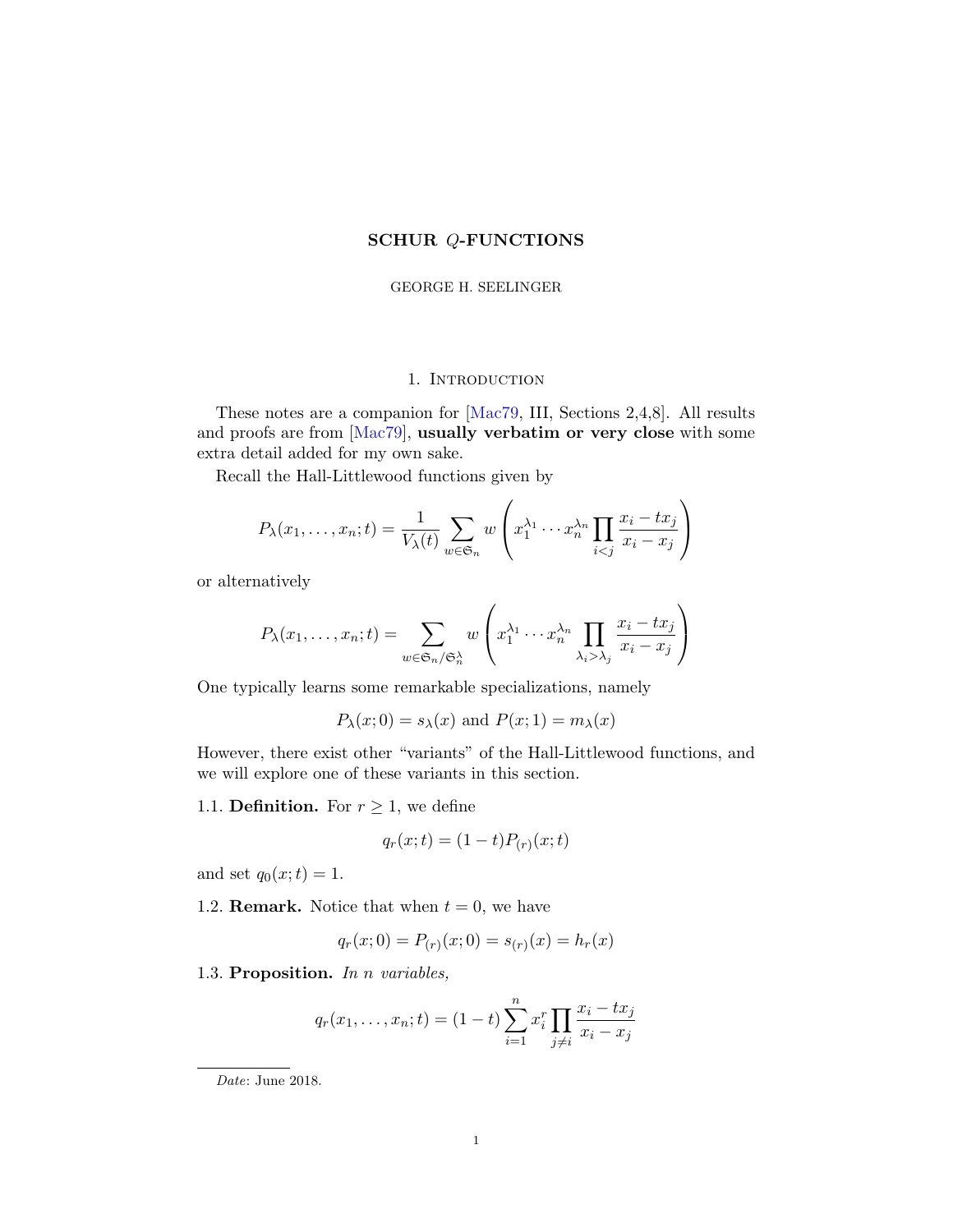*Proof.* We observe that  $\mathfrak{S}_n^{(r)}$  is all permutations that fix 1, giving us  $\mathfrak{S}_n/\mathfrak{S}_n^{(r)} \cong$  $\{(1, j) \mathfrak{S}_n^{(r)} \mid 1 \leq j \leq n\}$ . Let us say  $\tau_{1,j} = (1, j)$ . From the definition,

$$
q_r(x_1, \ldots, x_n; t) = (1-t) \sum_{w \in \mathfrak{S}_n/\mathfrak{S}_n^{(r)}} w\left(x_1^r \prod_{\lambda_i > \lambda_j} \frac{x_i - tx_j}{x_i - x_j}\right) = (1-t) \sum_{w \in \mathfrak{S}_n/\mathfrak{S}_n^{(r)}} w\left(x_1^r \prod_{j \neq 1} \frac{x_1 - tx_j}{x_1 - x_j}\right)
$$

Next, we break up the sum based on where the permutation sends 1.

$$
q_r(x_1, \ldots, x_n; t) = (1 - t) \sum_{i=1}^n x_i^r \tau_{1,i} \left( \prod_{j \neq 1} \frac{x_1 - tx_j}{x_1 - x_j} \right)
$$

which then yields the result.  $\Box$ 

1.4. Example. We compute using 2 variables

$$
\begin{cases}\nq_1(x_1, x_2) = (1-t)\left(x_1\left(\frac{x_1 - tx_2}{x_1 - x_2}\right) + x_2\left(\frac{x_2 - tx_1}{x_2 - x_1}\right)\right) = (1-t)\frac{x_1^2 - tx_1x_2 - x_2^2 + tx_1x_2}{x_1 - x_2} \\
= (1-t)(x_1 + x_2) = (1-t)m_1 \\
q_2(x_1, x_2) = (1-t)\frac{x_1^3 - tx_1^2x_2 - x_2^3 + tx_1x_2^2}{x_1 - x_2} = \frac{1-t}{x_1 - x_2}(x_1^3 - x_2^3 + t(x_1x_2^2 - x_1^2 + x_2)) = \\
= (1-t)(x_1^2 + x_1x_2 + x_2^2 - t(x_1x_2)) = (1-t)(m_2 + (1-t)m_{11})\n\end{cases}
$$

Naturally, such computations are not much different than computing Hall-Littlewood polynomials.

<span id="page-1-0"></span>1.5. Proposition. The generating function for the  $q_r$  is given by

$$
\sum_{r=0}^{\infty} q_r(x; t)u^r = \prod_i \frac{1 - x_i t u}{1 - x_i u} = \frac{H(u)}{H(tu)}
$$

Proof. When using a finite number of variables,

$$
\sum_{r=1}^{\infty} q_r(x;t)u^r = \sum_{r=1}^{\infty} (1-t) \sum_{i=1}^n x_i^r u^r \prod_{j \neq i} \frac{x_i - tx_j}{x_i - x_j}
$$

$$
= (1-t) \sum_{i=1}^n \left( \sum_{r=1}^{\infty} x_i^r u^r \right) \prod_{j \neq i} \frac{x_i - tx_j}{x_i - x_j}
$$

$$
= (1-t) \sum_{i=1}^n \frac{x_i u}{1 - x_i u} \prod_{j \neq i} \frac{x_i - tx_j}{x_i - x_j}
$$

Then, using the Heaviside cover-up method of partial sum decomposition, we have

$$
\prod_{i=1}^{n} \frac{z - tx_i}{z - x_i} = 1 + \frac{\prod_{i=1}^{n} (z - tx_i) - \prod_{i=1}^{n} (z - x_i)}{\prod_{i=1}^{n} z - x_i} = 1 + \sum_{i=1}^{n} \frac{A_i}{z - x_i}
$$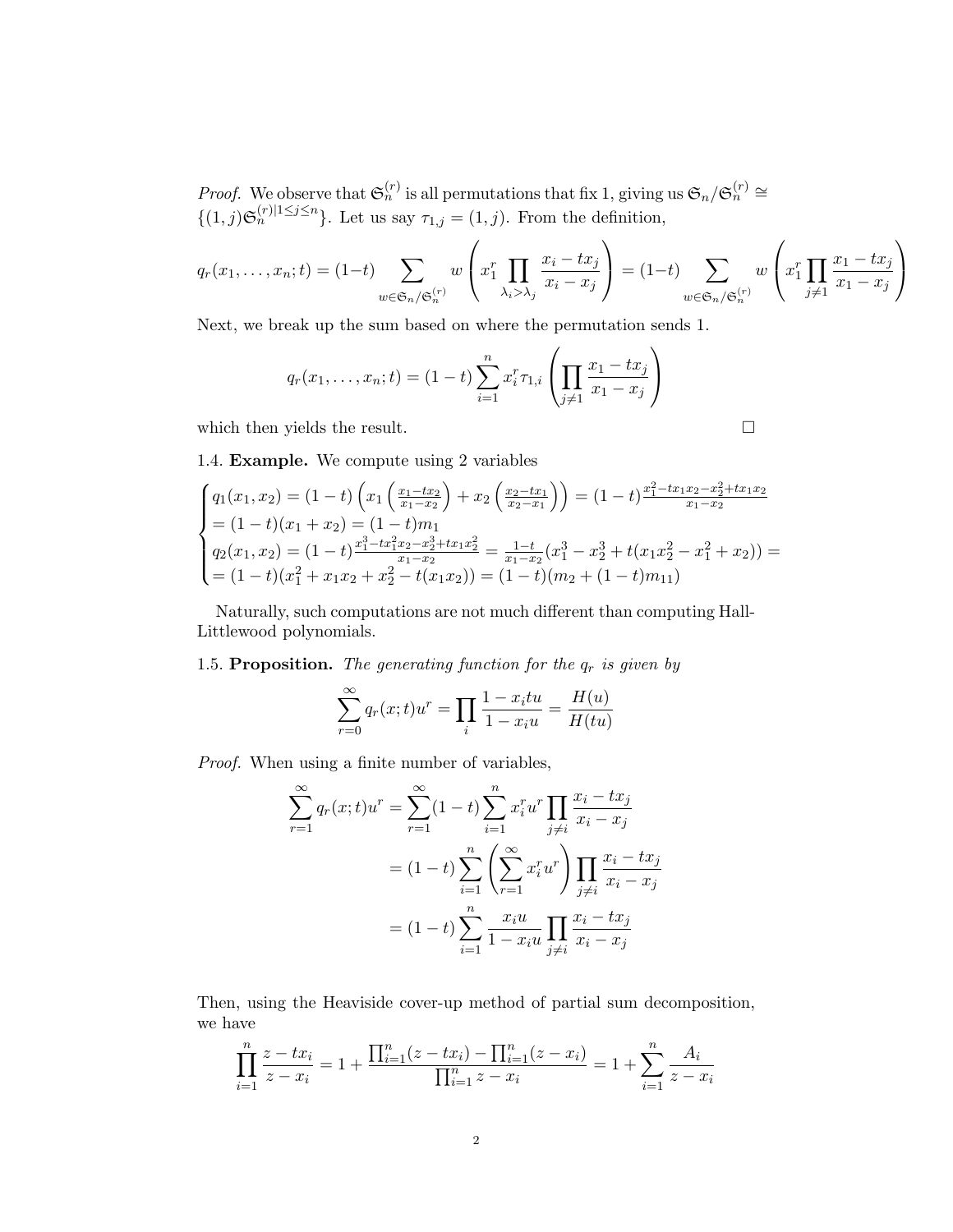where

$$
A_i = \text{Res}_{z=x_i} \left( \frac{\prod_{j=1}^n (z - tx_j) - \prod_{j=1}^n (z - x_j)}{\prod_{j=1}^n z - x_j} \right)
$$
  
= 
$$
\frac{\prod_{j=1}^n (x_i - tx_j) - \prod_{j=1}^n (x_i - x_j)}{\prod_{j \neq i} x_i - x_j}
$$
  
= 
$$
(x_i - tx_i) \prod_{j \neq i} \frac{x_i - tx_j}{x_i - x_j}
$$

or, in other words,

$$
\prod_{i=1}^{n} \frac{z - tx_i}{z - x_i} = 1 + \sum_{i=1}^{n} (1 - t) \frac{x_i}{z - x_i} \prod_{j \neq i} \frac{x_i - tx_j}{x_i - x_j}
$$

Now, taking  $z = u^{-1}$ , we get

$$
\prod_{i=1}^{n} \frac{1 - tux_i}{1 - ux_i} = 1 + \sum_{i=1}^{n} (1 - t) \frac{ux_i}{1 - ux_i} \prod_{j \neq i} \frac{x_i - tx_j}{x_i - x_j}
$$

And thus,

$$
\sum_{r=0}^{\infty} q_r u^r = 1 + (1-t) \sum_{i=1}^{n} \frac{x_i u}{1 - x_i u} \prod_{j \neq i} \frac{x_i - tx_j}{x_i - x_j} = \prod_{i=1}^{n} \frac{1 - x_i t u}{1 - x_i u}
$$

 $\hfill \square$ 

<span id="page-2-0"></span>1.6. **Definition.** Given a partition 
$$
\lambda
$$
, we define

$$
Q_{\lambda}(x;t) := b_{\lambda}(t)P_{\lambda}(x;t)
$$

where

$$
b_{\lambda}(t) := \prod_{i \geq 1} \phi_{m_i(\lambda)}(t)
$$

with  $m_i(\lambda)$  being the number of times i occurs as a part of  $\lambda$  and

$$
\phi_r(t) = (1-t)(1-t^2)\cdots(1-t^r)
$$

These  $Q_{\lambda}$ 's are also called Hall-Littlewood functions.

1.7. Proposition. Since  $b_{(r)}(t) = (1-t)$ 

$$
Q_{(r)}(x;t) = (1-t)P_{(r)}(x;t) = q_r(x;t)
$$

One can also prove that

$$
Q_{\lambda} = \prod_{i < j} \frac{1 - R_{ij}}{1 - tR_{ij}} q_{\lambda}
$$

which also gives that the transition matrix from  ${Q_{\lambda}}_{\lambda}$  to  ${q_{\mu}}_{\mu}$  is lower unitriangular. Thus, since Hall-Littlewood functions form a  $\mathbb{Q}(t)$ -basis of  $\Lambda[t]$ , we get

1.8. Proposition. The set  $\{q_\lambda\}_\lambda$  forms a  $\mathbb{Q}(t)$ -basis of  $\Lambda[t]$ .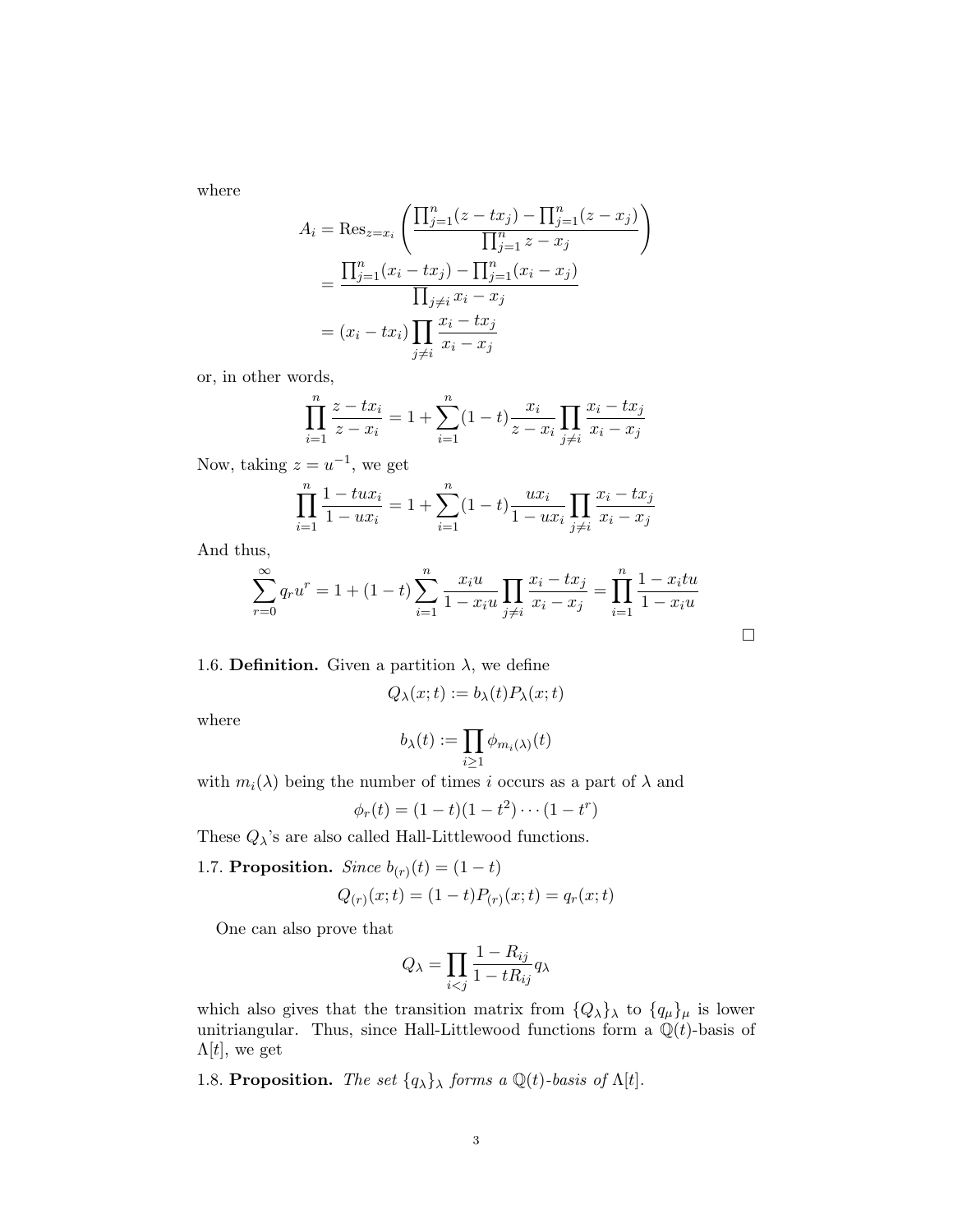2. WHEN  $t = -1$ 

Above, we have mainly focused on the very basics of this "Q" class of Hall-Littlewood functions. However, in 1911, Schur published a paper on projective representations that realized the so-called "Schur Q-functions" as irreducible spin characters of  $\mathfrak{S}_n$ . In this section, we will define

$$
q_r = q_r(x; t = -1), P_\lambda = P_\lambda(x; -1), Q_\lambda = Q_\lambda(x; -1)
$$

We call such  $Q_{\lambda}$ 's *Schur Q-function*. We will now lay some groundwork for  $q_r(x; -1)$ .

2.1. Example. Now we have

$$
q_1(x; -1) = 2m_1 \qquad q_2(x; -1) = 2m_2 + 4m_{11}
$$

2.2. Corollary. Given  $Q(t) = \sum_{r \geq 0} q_r t^r$ , then,

$$
Q(t) = \prod_i \frac{1+tx_i}{1-tx_i} = E(t)H(t)
$$

and thus, since  $H(t)E(-t) = 1$ , we get

$$
Q(t)Q(-t) = E(t)H(t)E(-t)H(-t) = 1
$$

*Proof.* The first part comes from specializing  $t = -1$  in the formula  $Q(u)$  in the section above (and then replacing u with t since t is now available as a variable). The second part follows from the exposition.  $\Box$ 

2.3. Proposition. For  $n = 2m$ , we have the formula

$$
q_{2m} = \sum_{r=1}^{m-1} (-1)^{r-1} q_r q_{2m-r} + \frac{1}{2} (-1)^{m-1} q_m^2
$$

and thus  $q_{2m} \in \mathbb{Q}[q_1, q_2, \ldots, q_{2m-1}].$ 

*Proof.* Since  $Q(t)Q(-t) = 1$ , we have

$$
\sum_{r+s=n} (-1)^r q_r q_s = 0
$$

and so, setting  $n = 2m$ , we get

$$
0 = \sum_{r=0}^{2m} (-1)^r q_r q_{2m-r} = (-1)^m q_m^2 + 2 \sum_{r=0}^{m-1} (-1)^r q_r q_{2m-r} \Longrightarrow 0 = q_{2m} + \frac{1}{2} (-1)^m q_m^2 + \sum_{r=1}^{m-1} (-1)^r q_r q_{2m-r}
$$

and so the result is obtained by isolating  $q_{2m}$ .

2.4. Corollary.  $q_{2m} \in \mathbb{Q}[q_1, q_3, q_5, \ldots, q_{2m-1}].$ 

*Proof.* This follows by induction on m using the proposition above.  $\Box$ 

<span id="page-3-0"></span>2.5. Corollary. Given a partition  $\lambda \vdash n$ , then either  $\lambda$  is strict or  $q_{\lambda} =$  $q_{\lambda_1} \ldots q_{\lambda_\ell}$  is a Z-linear combination of the  $q_\mu$  such that  $q_\mu$  is strict and  $\mu \trianglerighteq \lambda$ .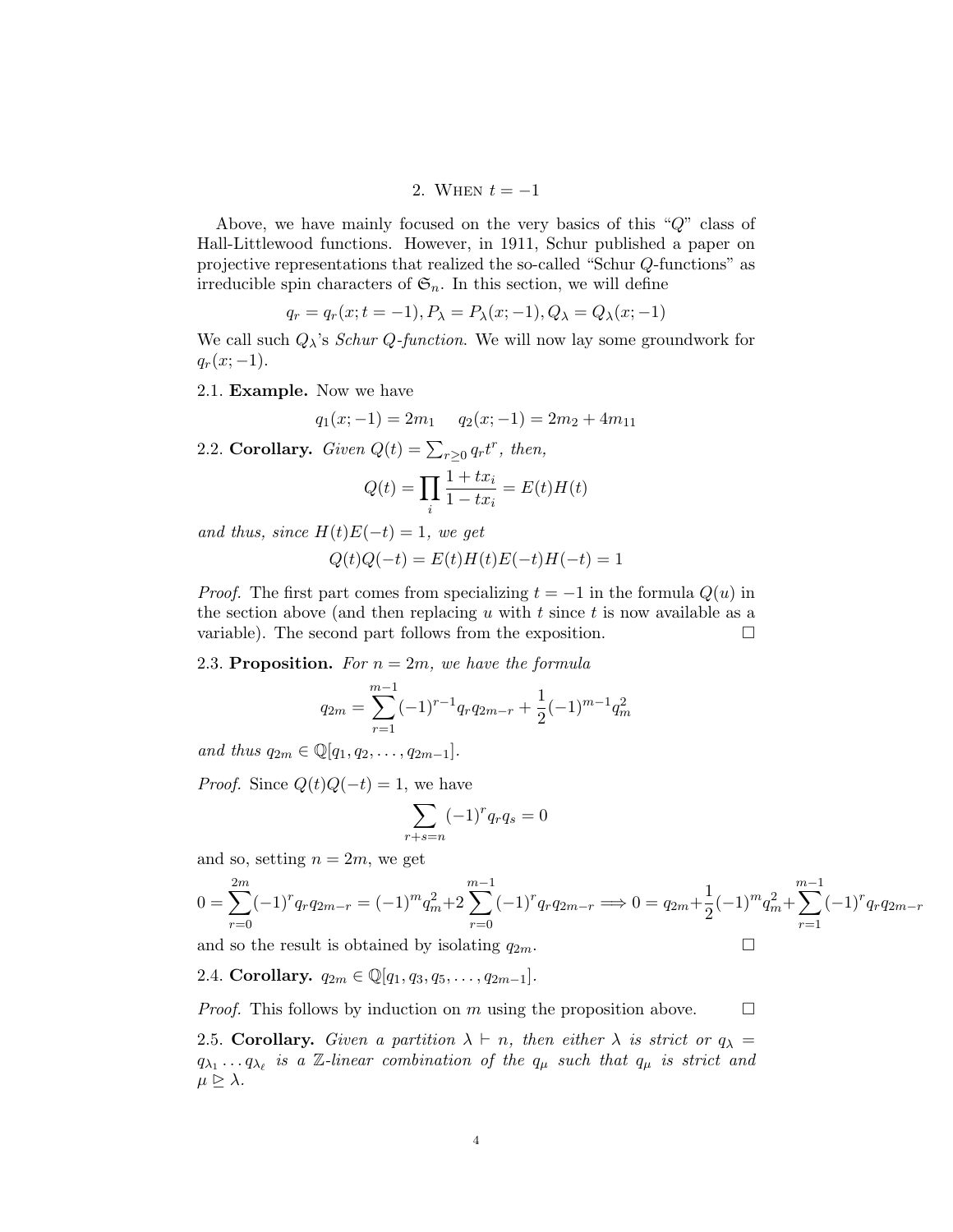## 2.6. Definition. We define

$$
\Gamma := \mathbb{Z}[q_1, q_2, q_3, \ldots] \subseteq \Lambda
$$

and  $\Gamma^n := \Gamma \cap \Lambda^n$ . We also denote

$$
\Gamma_{\mathbb{Q}} := \Gamma \otimes \mathbb{Q} = \mathbb{Q}[q_1, q_2, q_3, \ldots]
$$

# 2.7. Lemma.

$$
\frac{Q'(t)}{Q(t)} = \frac{E'(t)H(t) + E(t)H'(t)}{E(t)H(t)} = \frac{E'(t)}{E(t)} + \frac{H'(t)}{H(t)} = P(t) + P(-t)
$$

and thus

$$
\frac{Q'(t)}{Q(t)} = 2\sum_{r\geq 0} p_{2r+1}t^{2r}
$$

## 2.8. Proposition.

$$
rq_r = 2(p_1q_{r-1} + p_3q_{r-3} + \cdots)
$$

Proof. Rearranging the results of our lemma above, we get

$$
Q'(t) = Q(t) \left( 2 \sum_{r \ge 0} p_{2r+1} t^{2r} \right)
$$

and so, looking at the  $t^{r-1}$  coefficient on both sides, we get

$$
rq_r = \sum_{2s+u=r-1} p_{2s+1}q_u = \sum_{s=0}^{r-1} p_{2s+1}q_{r-1-2s}
$$

where we take  $q_u = 0$  if  $u < 0$ .

2.9. Corollary. Thus,

$$
\Gamma_{\mathbb{Q}} = \mathbb{Q}[p_r \mid r \text{ is odd}] = \mathbb{Q}[q_r \mid r \text{ is odd}]
$$

and the  $q_r$  for r odd are algebraically independent over  $\mathbb Q$ 

*Proof.* The formula above allows us to express odd power  $p_r$ 's in terms of  $q$ 's and vice versa. Since the odd  $p_r$ 's are algebraically independent over  $\mathbb{Q}$ , we get the result.  $\Box$ 

2.10. Lemma. The number of odd partitions on n is equal to the number of strict partitions on n.

Proof. Consider the generation function

$$
\sum_{\lambda \text{ is odd}} t^{|\lambda|}
$$

which would have a  $t^n$  term for every odd partition of n. Since every odd partition is some combination of odd terms, we can rewrite this sum as

$$
\left(1 + t^{wt(1)} + t^{wt(1,1)} + \cdots\right) \left(1 + t^{wt(3)} + t^{wt(3,3)} + \cdots\right) \cdots = \left(1 + t + t^2 + \cdots\right) \left(1 + t^3 + t^6 + \cdots\right) \cdots = \prod_{r=1}^{\infty} \frac{1}{1 - t^{2r-1}}
$$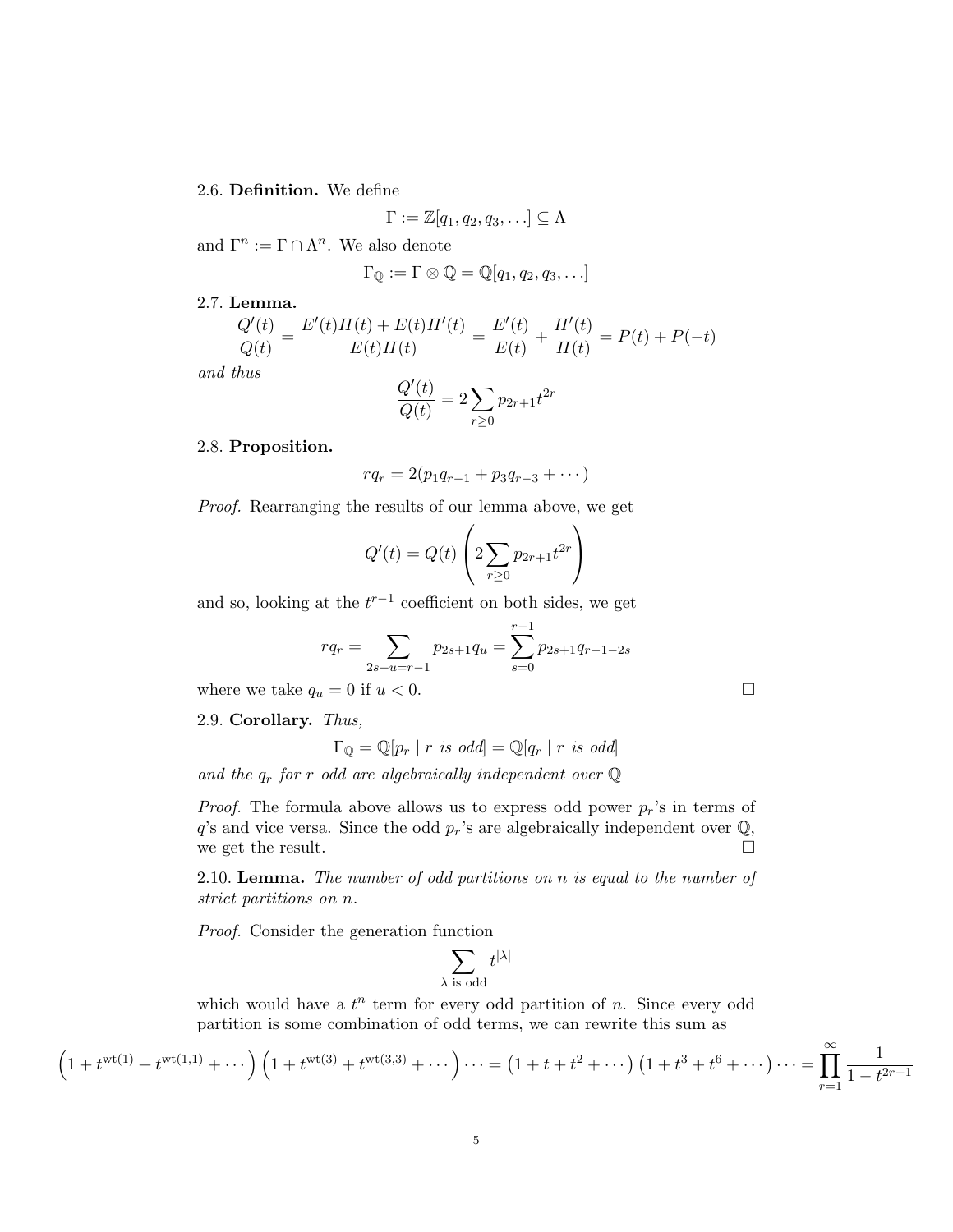However, using some clever algebra, we rewrite our fraction to have every  $1-t^{2r}$  term in the numerator and all  $1-t^r$  terms in the denominator (so after cancellation, only  $1 - t^{2r-1}$  terms remain in the denominator)

$$
\prod_{r\geq 1} \frac{1}{1-t^{2r-1}} = \prod_{r\geq 1} \frac{1-t^{2r}}{1-t^r} = \prod_{r\geq 1} (1+t^r)
$$

Finally, we observe by multiplying out the terms that

$$
\prod_{r\geq 1} (1+t^r) = \sum_{\lambda \text{ distinct parts}} t^{|\lambda|}
$$

2.11. Remark. The proof above is originally due to Euler. In fact, one can give an explicit bijection using a method by Sylvester relying on the fact that every number can be expressed uniquely as a power of 2 multiplied by an odd number.

## 2.12. **Proposition.** (a) The  $q_{\lambda}$  for  $\lambda$  odd form a Q-basis of  $\Gamma_{\mathbb{Q}}$ . (b) The  $q_{\lambda}$  for  $\lambda$  strict form a Z-basis of  $\Gamma$ .

Proof. The first part follows immediately from the previous proposition. By [2.5,](#page-3-0) we have that the  $q_{\lambda}$  for  $\lambda$  strict span  $\Gamma^{n}$  (and thus also  $\Gamma_{\mathbb{Q}}^{n}$ ). Furthermore, since, by the lemma above, the number of strict partitions is equal to the number of odd partitions, they must form a  $\mathbb Q$  basis of  $\Gamma_{\mathbb Q}^n$ . Therefore, they are linearly independent over  $\mathbb Q$  and thus also  $\mathbb Z$ , giving the second part.  $\Box$ 

2.13. Proposition. Given a partition  $\lambda$ , we have

$$
Q_{\lambda}(x;-1) = \begin{cases} 2^{\ell(\lambda)}P_{\lambda} & \text{if } \lambda \text{ is strict} \\ 0 & \text{otherwise} \end{cases}
$$

Proof. Recall from [1.6](#page-2-0) that

$$
Q_{\lambda}(x;t) = b_{\lambda}(t)P_{\lambda}(x;t)
$$

where  $b_{\lambda}(t) = \prod_{i \geq 1} \phi_{m_i(\lambda)}(t)$  and  $\phi_r(t) = (1 - t)(1 - t^2) \cdots (1 - t^r)$ . Then, if  $r = 1$ ,  $\phi_r(-1) = 2$ , but for  $r > 1$ ,  $\phi_r(-1) = 0$ . Thus, if  $\lambda$  does not have distinct parts, there is an i such that  $\phi_{m_i(\lambda)}(-1) = 0 \Longrightarrow b_{\lambda}(-1) = 0$ . When  $\lambda$  has distinct parts, then  $b_{\lambda}(-1) = 2^{\ell(\lambda)}$ . Thus, we get our result.  $\Box$ 

2.14. Definition. We call  $Q_{\lambda}(x; -1)$  the *Schur-Q* function indexed by  $\lambda$ .

2.15. Proposition. The  ${Q_{\lambda}}$  with  $\lambda$  strict form a Z basis of  $\Gamma$ .

Proof. We have from the previous section that

$$
Q_{\lambda}(x;-1) = \prod_{i < j} \frac{1 - R_{ij}}{1 + R_{ij}} q_{\lambda}
$$

and thus  $\{Q_{\lambda}\}\$ is unitriangularly related to the  $\{q_{\lambda}\}\$ . This proves the claim.  $\Box$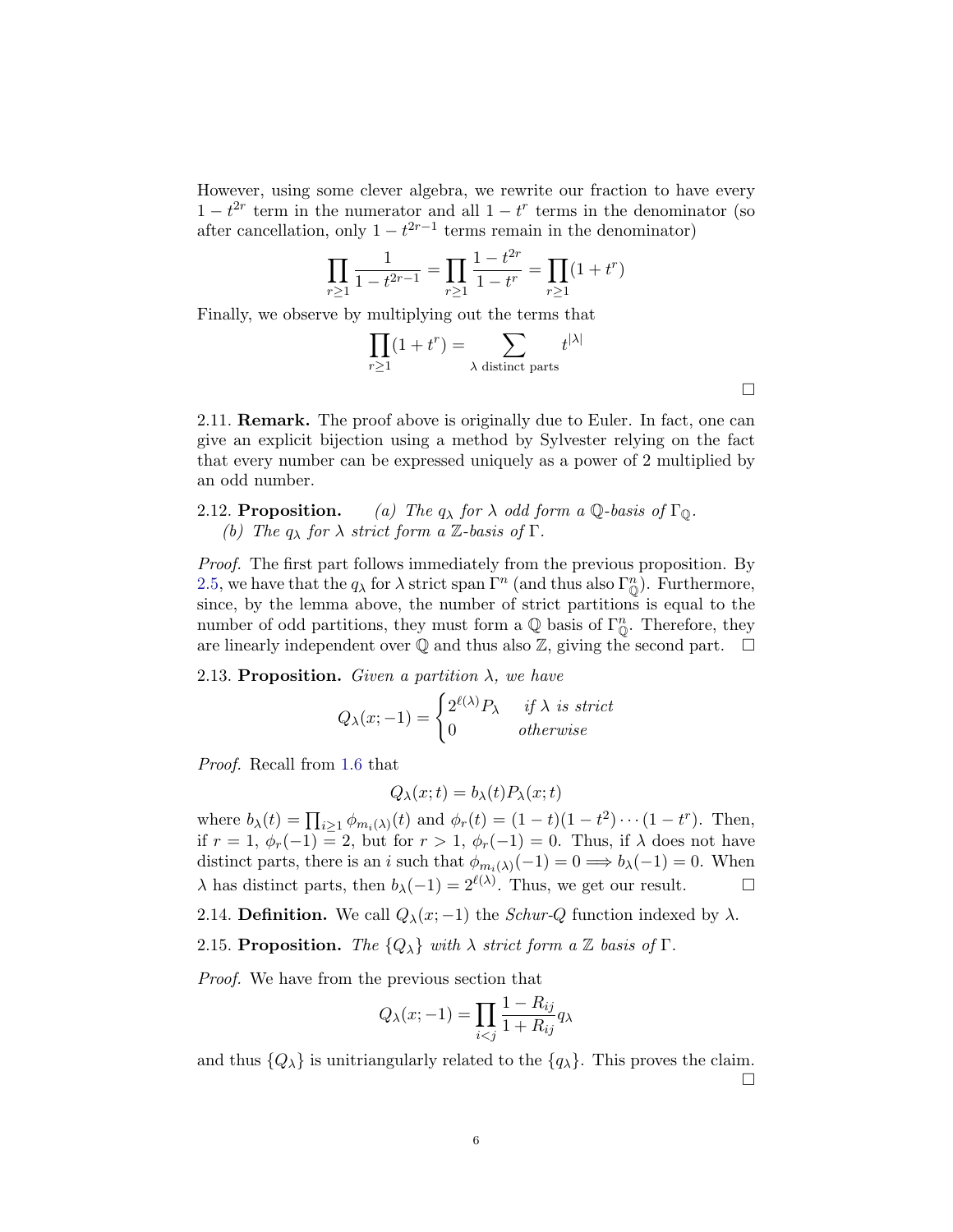2.1. The Pfaffian Definition of the Schur-Q function (Optional). Originally, Schur defined the Schur-Q functions using the "Pfaffian" of a matrix (indirectly named after a German mathematician Johann Friedrich Pfaff). From a combinatorial standpoint, this section is optional, but can paint a nice picture and give more intuition for working with Schur-Q functions.

2.16. Proposition.  $A \nvert 2n \times 2n \nvert$  real skew-symmetric matrix  $A$  with eigenvalues  $i\lambda_1, -i\lambda_1, i\lambda_2, -i\lambda_2, \ldots, i\lambda_r, -i\lambda_r$  with  $i = \sqrt{-1}$  and  $\lambda_j \in \mathbb{R}$  can be written in the form  $A = QSQ^t$  where Q is an orthogonal matrix and



2.17. Corollary. From the above characterization of a  $2n \times 2n$  skew symmetric matrix  $A$ , we have that  $\det A$  is a perfect square.

2.18. Definition. The Pfaffian of a  $2n \times 2n$  skew-symmetric matrix  $A =$  $(a_{ij})_{1\leq i,j\leq 2n}$  is given by

$$
Pf(A) = \sum_{\substack{w \in \mathfrak{S}_{2n} \\ w(2r-1) < w(2r), 1 \le r \le n \\ w(2r-1) < w(2r+1), 1 \le r \le n-1}} sgn(w) a_{w(1), w(2)} \cdots a_{w(2n-1)w(2n)}
$$

2.19. Lemma.

$$
Pf(A) = \frac{1}{2^n n!} \sum_{w \in \mathfrak{S}_{2n}} sgn(w) a_{w(1),w(2)} \cdots a_{w(2n-1)w(2n)}
$$

2.20. Proposition. Given a  $2n \times 2n$  skew-symmetric matrix A,

$$
(\mathrm{Pf}(A))^2 = \det A
$$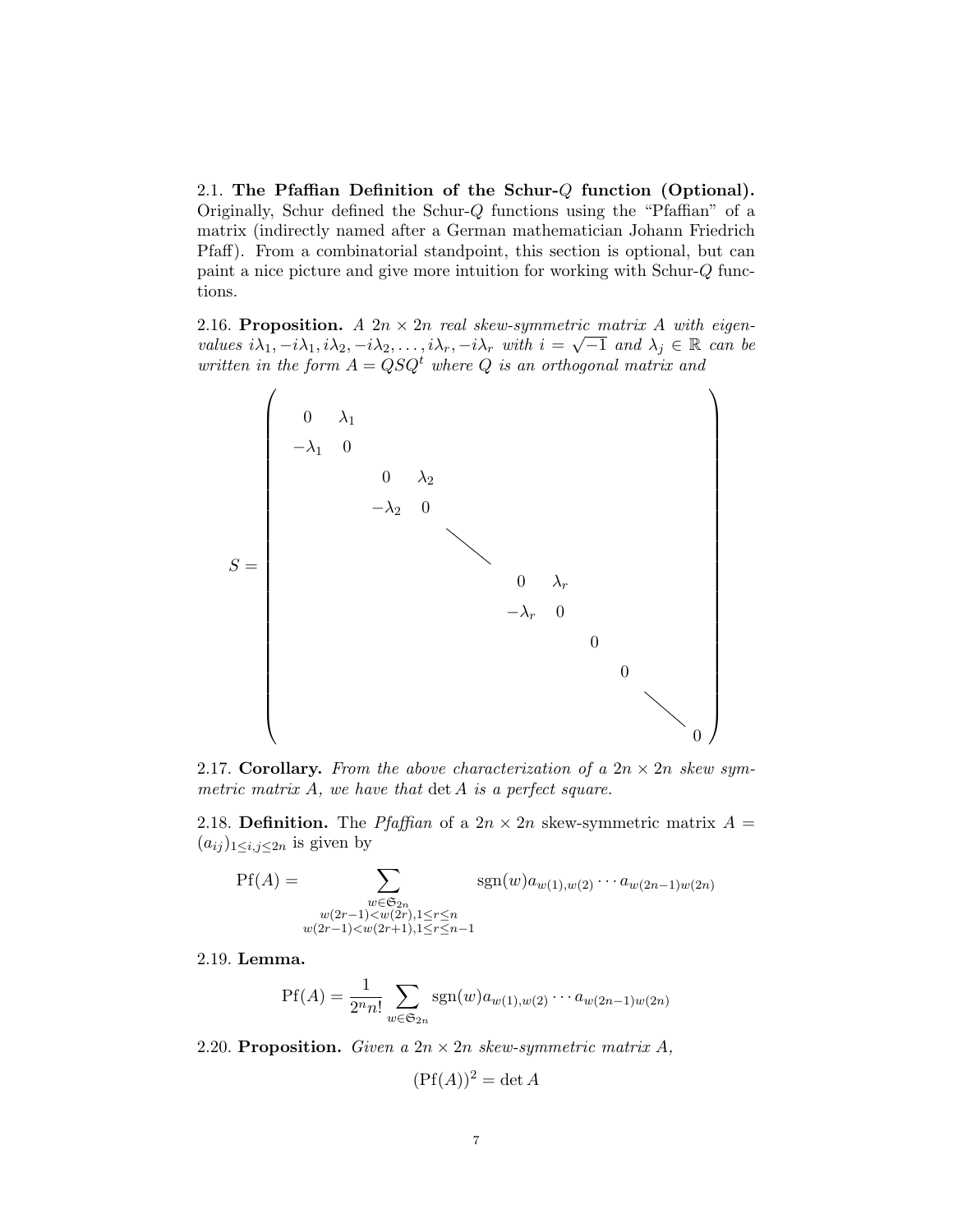2.21. Lemma. Given m an even positive integer, denote the Pfaffian of the  $m \times m$  matrix

$$
P(t_1, \dots, t_m) = \Pr\left(\frac{t_i - t_j}{t_i + t_j}\right)_{1 \le i, j \le m}
$$

Then, from the definition of the Pfaffian, we get

$$
P(t_1, ..., t_m) = \sum_{i=2}^m (-1)^i P(t_1, t_i) P(t_2, ..., t_i, ..., t_m)
$$

2.22. Lemma. From the formula in the proof above, we have for  $r > s \geq 0$ ,

$$
Q_{(r,s)} = q_r q_s + 2 \sum_{i=1}^{s} (-1)^i q_{r+i} q_{s-i}
$$

Proof.

$$
Q_{(r,s)}(x; -1) = \prod_{i < j} \frac{1 - R_{ij}}{1 + R_{ij}} q_{(r,s)}
$$
\n
$$
= \prod_{i < j} (1 - R_{ij})(1 - R_{ij} + R_{ij}^2 - R_{ij}^3 + \cdots) q_{(r,s)}
$$
\n
$$
= \prod_{i < j} (1 - 2R_{ij} + 2R_{ij}^2 + \cdots) q_{(r,s)}
$$
\n
$$
= q_r q_s + 2 \sum_{i=1}^s (-1)^i q_{r+i} q_{s-i}
$$

 $\Box$ 

2.23. Proposition. Given  $\lambda$  a strict partition written in the form  $\lambda_1 > \lambda_2 >$  $\cdots > \lambda_{2n} \geq 0$ , the  $2n \times 2n$  matrix

$$
M_{\lambda} := (Q_{(\lambda_i, \lambda_j)})_{i,j}
$$

is skew-symmetric. Then,

$$
Q_{\lambda}(x;-1) = \text{Pf}(M_{\lambda}) = \sum_{\substack{w \in \mathfrak{S}_{2n} \\ w(2r-1) < w(2r), 1 \leq r \leq n \\ w(2r-1) < w(2r+1), 1 \leq r \leq n-1}} \text{sgn}(w) Q_{\lambda_{w(1)}, \lambda_{w(2)}} \cdots Q_{\lambda_{w(2n-1)} \lambda_{w(2n)}}
$$

2.24. Corollary. We have the following recursive relations for  $Q_{\lambda}$ 

$$
Q_{\lambda} = \sum_{j=2}^{m} (-1)^{j} Q_{(\lambda_1, \lambda_j)} Q_{(\lambda_2, \dots, \hat{\lambda_j}, \dots, \lambda_\ell)}
$$
 for  $\ell$  even  

$$
Q_{\lambda} = \sum_{j=1}^{m} (-1)^{j-1} Q_{(\lambda_j)} Q_{(\lambda_1, \dots, \hat{\lambda_j}, \dots, \lambda_\ell)}
$$
 for  $\ell$  odd

Note that this description of Schur-Q functions is somewhat difficult to work with by hand, but is natural with respect to projective characters of the Symmetric group.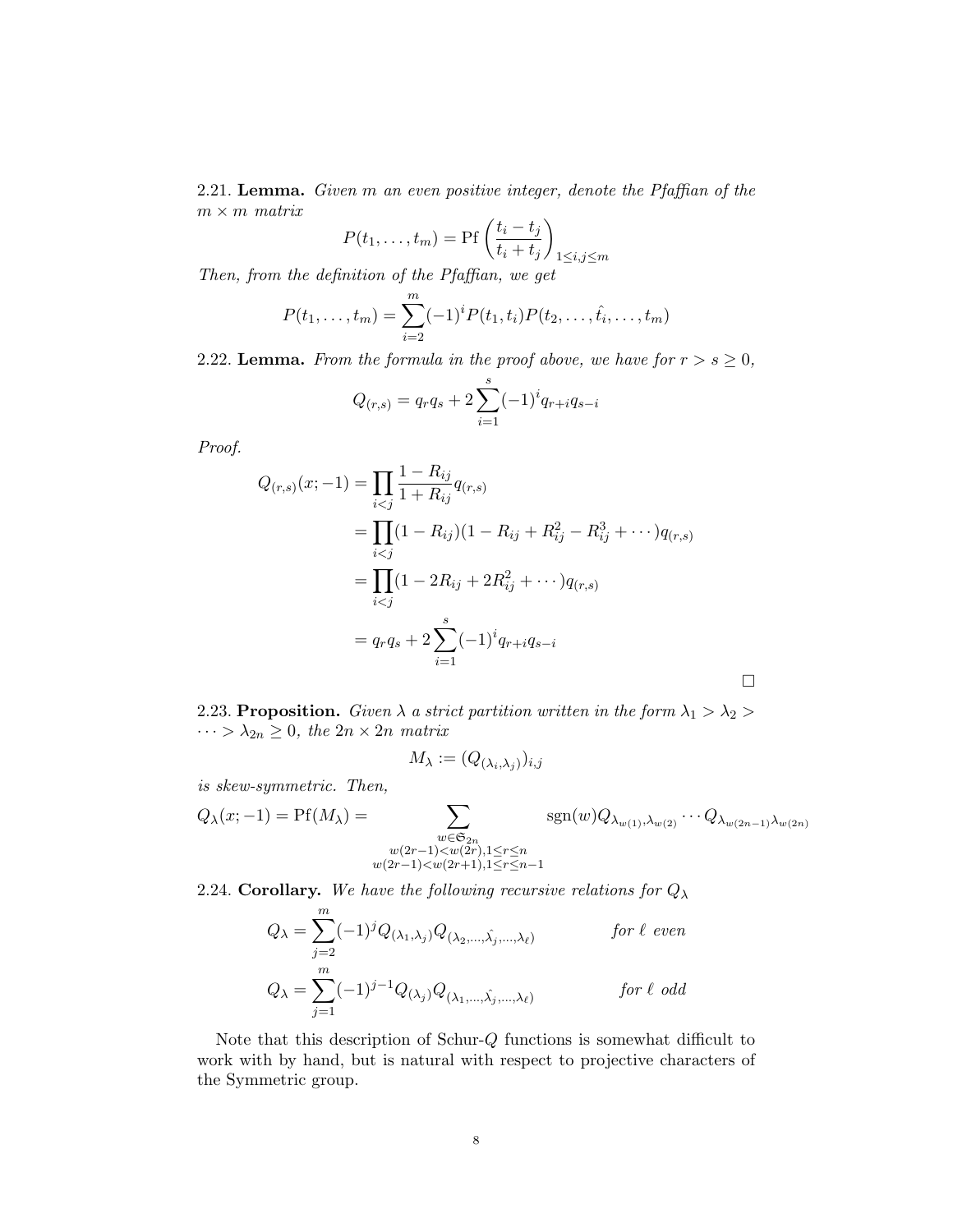## 3. ORTHOGONALITY

When working with the Hall inner product on  $\Lambda$ , one typically encounters the Cauchy kernel

$$
\Omega(x,y) = \prod_{i,j\geq 1} (1 - x_i y_i)^{-1}
$$

A generalization of this formula can be given by

$$
\Omega(x, y; t) = \prod_{i, j \ge 1} \frac{1 - tx_i y_j}{1 - x_i y_j}
$$

so that, when  $t = 0$ , the usual Cauchy kernel is recovered. We will then use the t-generalized Cauchy kernel to show various orthogonality relations with a *t*-generalization of the Hall inner product.

## <span id="page-8-0"></span>3.1. Theorem. We have

(a) 
$$
\Omega(x, y; t) = \sum_{\lambda} z_{\lambda}(t)^{-1} p_{\lambda}(x) p_{\lambda}(y)
$$
 where  $z_{\lambda}(t) = z_{\lambda} \prod_{i \ge 1} (1 - t^{\lambda_i})^{-1}$   
(b)  $\Omega(x, y; t) = \sum_{\lambda} q_{\lambda}(x; t) m_{\lambda}(y) = \sum_{\lambda} m_{\lambda}(x) q_{\lambda}(y; t)$   
(c)  $\Omega(x, y; t) = \sum_{\lambda} P_{\lambda}(x; t) Q_{\lambda}(y; t)$ 

Proof. This is the subject of [\[Mac79,](#page-14-0) pp 222-224]. In brief,

(a) The first identity follows from generating function-ology. The key observation is that

$$
\log \prod_{i,j} \frac{1 - tx_i y_j}{1 - x_i y_j} = \sum_{m=1}^{\infty} \frac{1 - t^m}{m} p_m(x) p_m(y)
$$

and then exponentiating both sides.

(b) Since

$$
Q(y_j) = \sum_{r=0}^{\infty} q_r(x; t) y_j^r = \prod_i \frac{1 - tx_i y_j}{1 - x_i y_j}
$$

we get

$$
\prod_{i,j} \frac{1 - tx_iy_j}{1 - x_iy_j} = \prod_j Q(y_j) = \prod_j \sum_{r_j=0}^{\infty} q_{r_j}(x;t) y_j^{r_j} = \sum_{\lambda} q_{\lambda}(x;t) m_{\lambda}(y)
$$

and similarly for  $x$ 's and  $y$ 's interchanged.

(c) If we take the linear transformations

$$
(A_{\lambda,\mu})(Q_{\lambda})_{\lambda} = (q_{\mu})_{\mu} (B_{\lambda,\mu})(Q_{\lambda})_{\lambda} = (m_{\mu})_{\mu} (C_{\lambda,\mu})(m_{\lambda})_{\lambda} = (q_{\mu})_{\mu}
$$

We have that  $A$  is lower unitriangular by ?? and  $B$  is upper triangular because it is a product of upper triangular matrices  $(m \rightarrow s \rightarrow P \rightarrow$ Q). Thus,  $D = B<sup>t</sup>A$  is lower triangular. However,  $D = B<sup>t</sup>CB$  and since  $C$  is symmetric,  $D$  must also be symmetric. Thus,  $D$  must be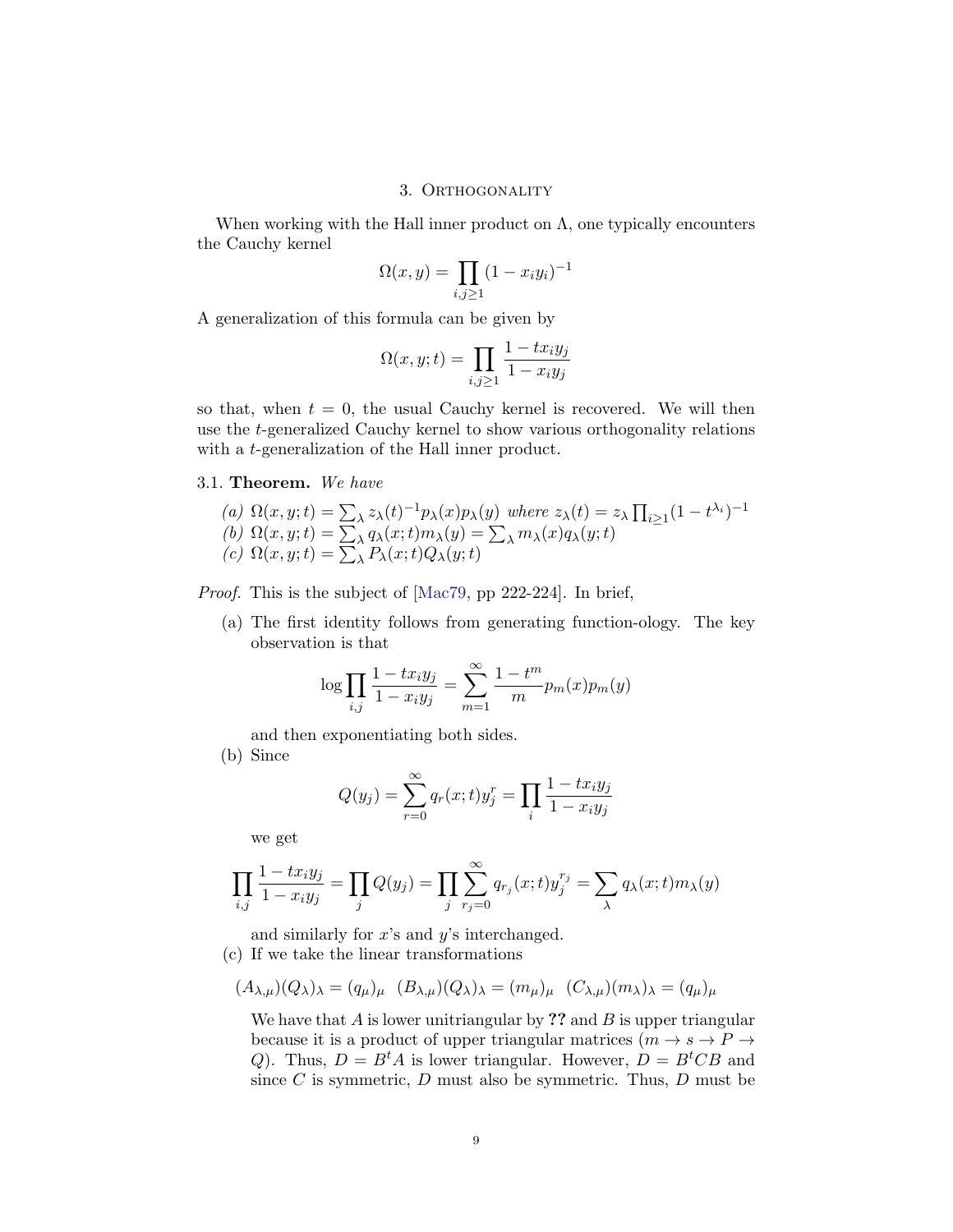a diagonal matrix with diagonal entries equal to those of B since A is unitriangular. Thus,  $D = diag(b_{\lambda}(t)^{-1})$ . This gives us

$$
\sum_{\lambda} q_{\lambda}(x;t)m_{\lambda}(y) = \sum_{\lambda,\mu,\nu} A_{\lambda,\mu} B_{\lambda,\nu} Q_{\mu}(x;t) Q_{\nu}(y;t)
$$

$$
= \sum_{\mu} b_{\mu}(t)^{-1} Q_{\mu}(x;t) Q_{\mu}(x;t)
$$

$$
= \sum_{\mu} P_{\mu}(x;t) Q_{\mu}(y;t)
$$

3.2. **Definition.** Given a partition  $\lambda$ , we define

$$
S_{\lambda}(x;t) := \det(q_{\lambda_i - i + j}(x;t))
$$

3.3. Proposition. We can also express

$$
S_{\lambda}(x;t) = \prod_{i < j} (1 - R_{ij}) q_{\lambda} = \prod_{i < j} (1 - tR_{ij}) Q_{\lambda}
$$

*Proof.* The first equality follows using an identical argument for  $s_{\lambda} = \prod_{i < j} (1 R_{ij}$ ) $h_{\lambda}$  from the Jacobi-Trudi identity. For the second equality, we have

$$
\prod_{i < j} (1 - tR_{ij})Q_{\lambda} = \prod_{i < j} (1 - tR_{ij}) \left( \prod_{i < j} \frac{1 - R_{ij}}{1 - tR_{ij}} q_{\lambda} \right) = \prod_{i < j} (1 - R_{ij}) q_{\lambda}
$$

3.4. **Lemma.** For  $r \geq 1$ , we have

$$
q_r(x;t) = h_r[(1-t)p_1]
$$

where  $h_r[(1-t)p_1]$  is a plethystic substitution.

Proof. We write

$$
h_r(x) = \sum_{\lambda} z_{\lambda}^{-1} p_{\lambda}(x)
$$

$$
\implies h_r[(1-t)p_1] = \sum_{\lambda} z_{\lambda}^{-1} p_{\lambda}[(1-t)p_1] = \sum_{\lambda \vdash r} z_{\lambda}^{-1} \prod_{i=1}^{\ell(\lambda)} (1-t^{\lambda_i}) p_{\lambda_i} = \sum_{\lambda \vdash r} z_{\lambda}^{-1} p_{\lambda} \prod_{i=1}^{\ell(\lambda)} (1-t^{\lambda_i})
$$

since  $p_1(x_1^{\lambda_i}, x_2^{\lambda_i}, \ldots) = p_{\lambda_i}(x)$ . Now, using some generating function-ology<sup>1</sup>, we get

$$
\sum_{r=0}^{\infty} h_r[(1-t)p_1]y^r = \sum_{\lambda} \frac{\prod_{j=1}^{\ell(\lambda)} (1-t^{\lambda_j})}{z_{\lambda}} p_{\lambda} y^{|\lambda|}
$$

<sup>1</sup>The reader may find it helpful to review the proof that  $\sum_{r=0}^{\infty} h_r y^r = \sum_{\lambda} \frac{p_{\lambda}}{z_{\lambda}} y^{|\lambda|}$ . See [\[See18,](#page-14-1) 2.2] or [\[Mac79,](#page-14-0) p 25]

 $\Box$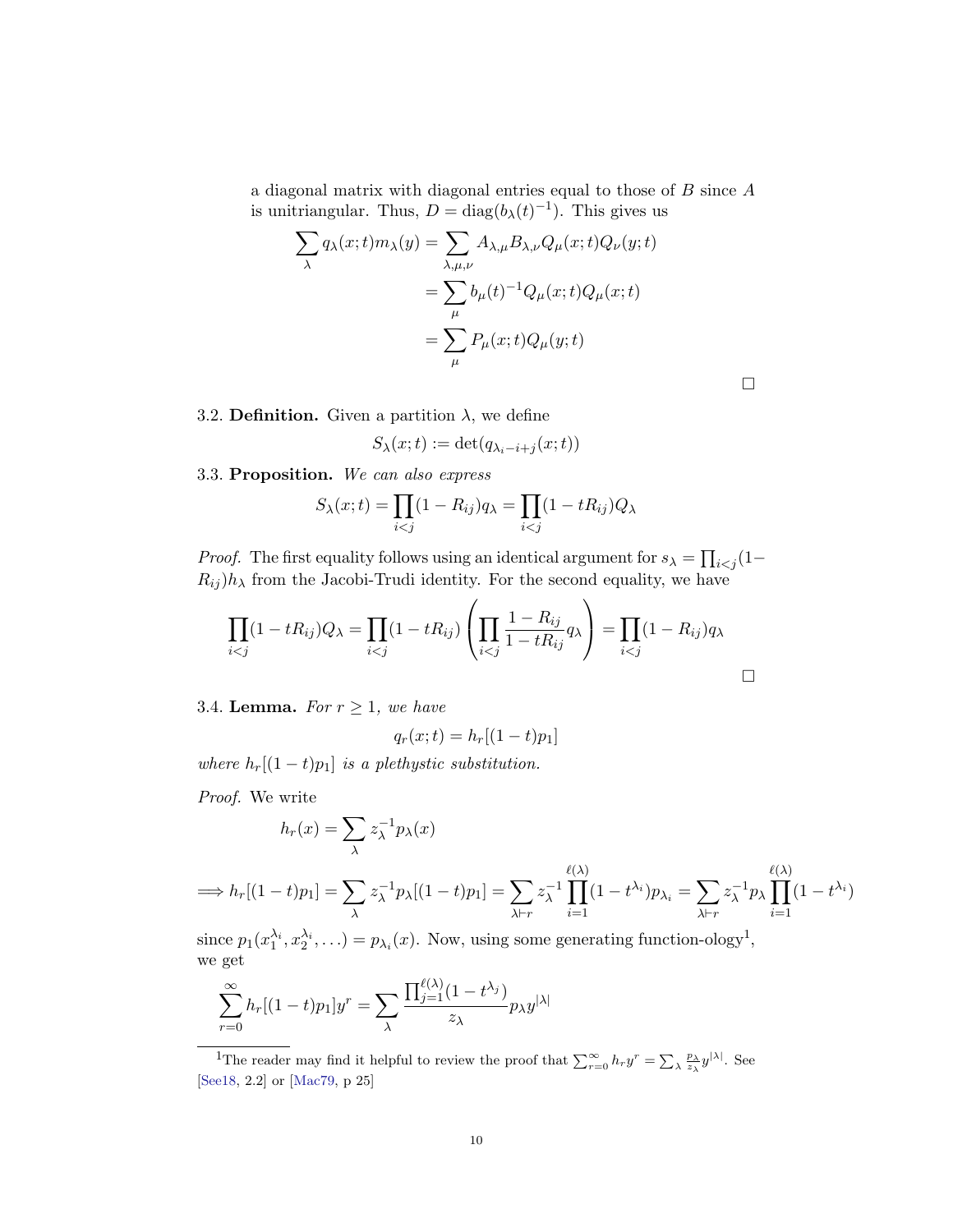$$
= \prod_{k=1}^{\infty} \sum_{m_k=0}^{\infty} \frac{((1-t^k)p_ky^k)^{m_k}}{m_k!k^{m_k}}
$$
  
\n
$$
= \prod_{k=1}^{\infty} \exp\left(\frac{(1-t^k)p_ky^k}{k}\right)
$$
  
\n
$$
= \exp\left(\sum_{k=1}^{\infty} \sum_{i=1}^{\infty} \frac{(1-t^k)(x_iy)^k}{k}\right)
$$
  
\n
$$
= \prod_{i} \exp\left(\sum_{k=1}^{\infty} \frac{(1-t^k)(x_iy)^k}{k}\right)
$$
  
\n
$$
= \prod_{i} \exp\left(\sum_{k=1}^{\infty} \frac{(x_iy)^k}{k} - \sum_{k=1}^{\infty} \frac{(tx_iy)^k}{k}\right)
$$
  
\n
$$
= \prod_{i} \exp(-\log(1 - x_iy) + \log(1 - tx_iy))
$$
  
\n
$$
= \prod_{i} \frac{\exp(\log(1 - tx_iy))}{\exp(\log(1 - x_iy))}
$$
  
\n
$$
= \prod_{i=1}^{\infty} \frac{1 - tx_iy}{1 - x_iy}
$$
  
\n
$$
= \sum_{r=0}^{\infty} q_r(x;t)y^r
$$
 by 1.5  
\nThus, we have proven the lemma.

<span id="page-10-0"></span>3.5. **Remark.** The plethystic substitution  $f \mapsto f[(1-t)p_1]$  has explicit inverse given by  $g \mapsto g\left[\frac{p_1}{1-p}\right]$  $\frac{p_1}{1-t}$ , which can be seen by direct computation of  $p_{\lambda}[\frac{p_1}{1-}$  $\frac{p_1}{1-t}$ ] =  $p_\lambda \prod_{i=1}^{\ell(\lambda)} (1-t^{\lambda_i})^{-1}$ .

As some trivia, the plethystic substitutions have a representation theoretic meaning. If  $f(x;t) = \sum_r t^r \operatorname{ch}(\chi_{A_r})$  for  $A = \bigoplus_r A_r$  a graded  $\mathfrak{S}_n$ -module and  $V = \mathbb{C}^n$  the defining representation, then

$$
f[(1-t)p_1] = \sum_k (-1)^k t^k \left( \sum_r t^r \operatorname{ch}(\chi_{A \otimes \wedge^k V}) \right)
$$

and

$$
f[\frac{p_1}{1-t}] = \sum_k t^k \left(\sum_r t^r \operatorname{ch}(\chi_{A \otimes \operatorname{Sym}^k V})\right)
$$

which follows from proving the result for  $f = h_n$  and doing some extra representation theoretic work.

3.6. Corollary. Let variables  $\xi_i$  be such that  $h_r(\xi) = h_r[(1-t)p_1]$ . Then,  $q_r(x;t) = h_r(\xi)$  and  $S_\lambda(x;t) = s_\lambda(\xi)$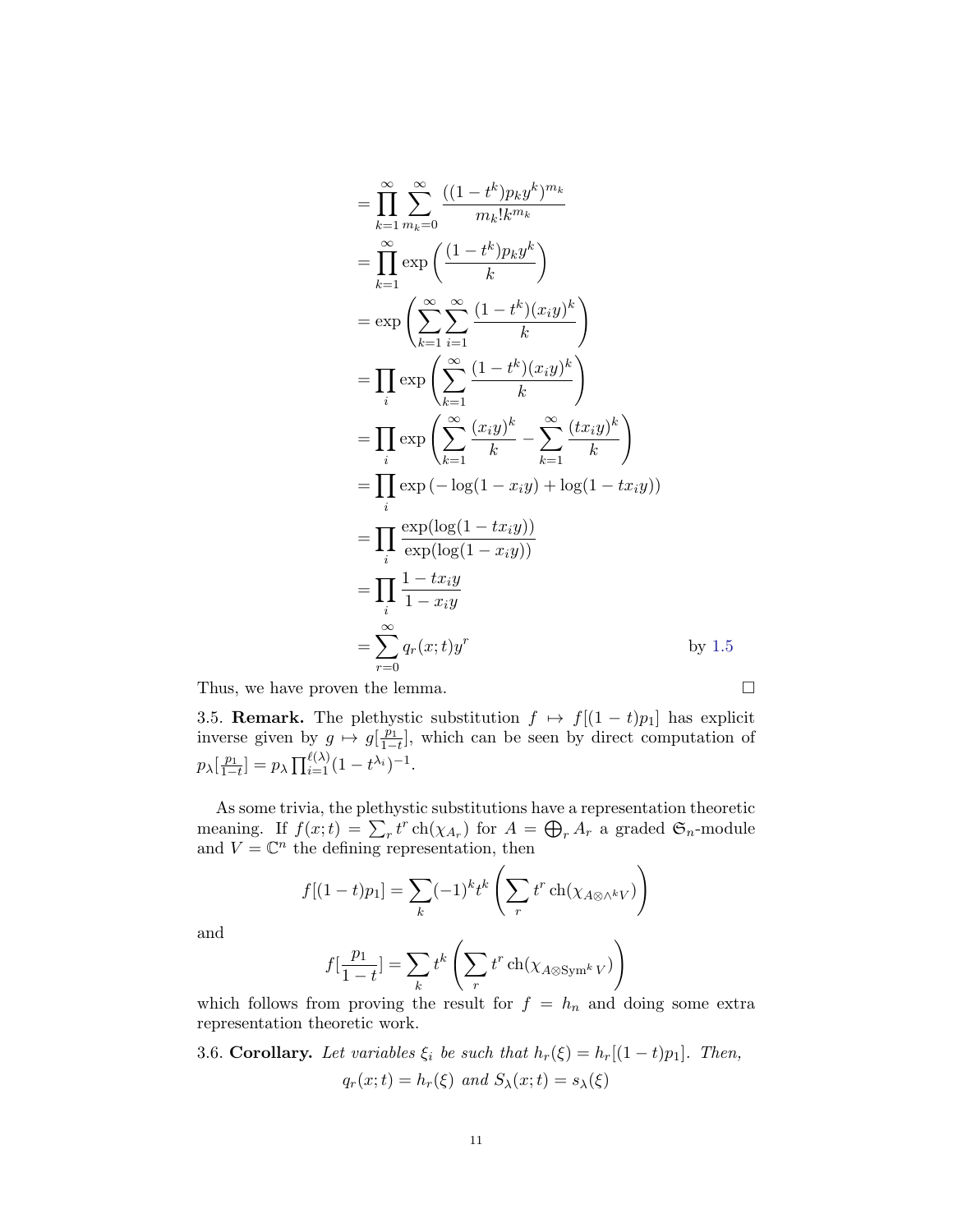*Proof.* It is a general fact that one can always introduce variables  $\xi_i$  such that  $f(\xi) = f[g]$ . Thus, the first part is immediate from the above lemma. Then, from above, we have

$$
S_{\lambda}(x;t) = \det(q_{\lambda_i - i + j}(x;t)) = \det(h_{\lambda_i - i + j}(\xi)) = s_{\lambda}(\xi)
$$

by the Jacobi-Trudi identity.

3.7. Proposition. We have

$$
\prod_{i,j} \frac{1 - tx_iy_j}{1 - x_iy_j} = \sum_{\lambda} S_{\lambda}(x; t)s_{\lambda}(y) = \sum_{\lambda} s_{\lambda}(x)S_{\lambda}(y; t)
$$

Proof. Since the Cauchy kernel has equality

$$
\Omega(x,y) = \prod_{i,j} \frac{1}{1 - x_i y_j} = \sum_{\lambda} s_{\lambda}(x) s_{\lambda}(y)
$$

we compute in the spirit of the proof of the corollary above,

$$
\prod_{i,j} \frac{1 - tx_iy_j}{1 - x_iy_j} = \prod_{i,j} \frac{1}{1 - \xi_iy_j} = \sum_{\lambda} s_{\lambda}(\xi)s_{\lambda}(y) = \sum_{\lambda} S_{\lambda}(x;t)s_{\lambda}(y)
$$

and similarly for the other equality.  $\Box$ 

3.8. **Definition.** We define a bilinear product on  $\Lambda[t]$ 

$$
\langle q_{\lambda}(x;t),m_{\mu}(x)\rangle_t:=\delta_{\lambda\mu}
$$

3.9. Remark. This is a t-generaliation of the Hall-inner product, but is not the same one used in [\[See18,](#page-14-1) Section 4.2].

<span id="page-11-0"></span>3.10. Lemma. Given  $\{u_{\lambda}\}, \{v_{\lambda}\}\$ as  $\mathbb{Q}(t)$ -bases of  $\Lambda[t]$ , the following are equivalent.

(a) 
$$
\langle u_{\lambda}, v_{\mu} \rangle_t = \delta_{\lambda \mu}
$$
 for all  $\lambda, \mu$   
(b)  $\sum_{\lambda} u_{\lambda}(x)v_{\lambda}(y) = \prod_{i,j} \frac{1 - tx_iy_j}{1 - x_iy_j}$ 

Proof. If we let

$$
u_{\lambda} = \sum_{\nu} a_{\lambda \nu} q_{\nu} \quad v_{\mu} = \sum_{\sigma} b_{\mu \sigma} m_{\sigma}
$$

then

$$
\sum_{\lambda} u_{\lambda}(x)v_{\lambda}(y) = \prod_{i,j} \frac{1 - tx_iy_j}{1 - x_iy_j}
$$
  

$$
\iff \sum_{\lambda} u_{\lambda}(x)v_{\lambda}(y) = \sum_{\mu} q_{\mu}(x;t)m_{\mu}(y)
$$
  

$$
\iff \sum_{\lambda} a_{\lambda\nu}b_{\lambda\sigma} = \delta_{\nu\sigma}
$$
  

$$
\iff \langle u_{\lambda}, v_{\mu} \rangle_t = \sum_{\rho} a_{\lambda\rho}b_{\mu\rho} = \delta_{\lambda\mu}
$$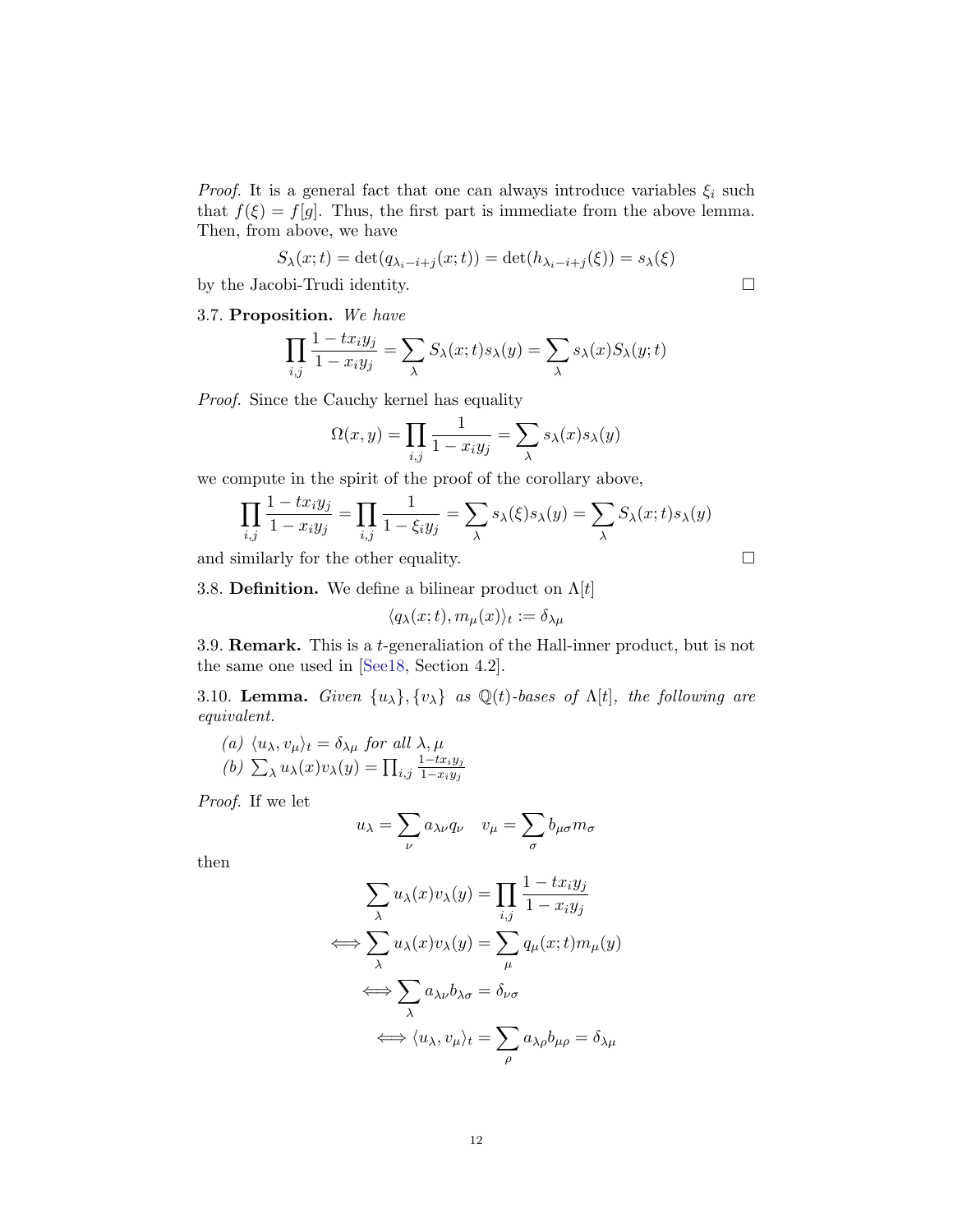3.11. Proposition. [\[Mac79,](#page-14-0) p 225] Given the definition of  $\langle \cdot, \cdot \rangle_t$  above, we have

- (a)  $\langle P_\lambda(x;t), Q_\mu(x;t)\rangle_t = \delta_{\lambda,\mu}$
- (b)  $\langle S_{\lambda}(x;t), s_{\mu}(x)\rangle_t = \delta_{\lambda,\mu}$
- (c)  $\langle p_\lambda(x), p_\mu(x) \rangle_t = \delta_{\lambda,\mu} z_\lambda \prod_i (1 t^{\lambda_i})^{-1}$
- (d)  $\langle \cdot, \cdot \rangle_t$  is symmetric.

Proof. The first three identites follow by applying lemma [3.10](#page-11-0) to [3.1.](#page-8-0) The symmetry follows from the self-duality of the power-sum basis.  $\Box$ 

3.12. Proposition. The t-generalized Hall inner product is given by

$$
\langle f, g \rangle_t = \langle f, g[(1-t)^{-1}p_1] \rangle
$$

where the inner product on the right is the standard Hall-inner product.

*Proof.* Let  $\phi, \psi \in \Lambda$  over Q. Then, we may write

$$
\phi = \sum_{\lambda} a_{\lambda} m_{\lambda} \quad \psi = \sum_{\mu} b_{\mu} h_{\mu}
$$

for  $a_{\lambda}, b_{\mu} \in \mathbb{Q}$ . Then,

$$
\langle \phi, \psi \rangle = \sum_{\lambda} \sum_{\mu} a_{\lambda} b_{\mu} \langle m_{\lambda}, b_{\mu} \rangle = \sum_{\lambda} a_{\lambda} b_{\lambda} = \langle \phi, \sum_{\mu} b_{\mu} q_{\mu} \rangle_t = \langle \phi, \psi[(1-t)p_1] \rangle_t
$$

and thus the result follows by remark [3.5.](#page-10-0)

3.13. Remark. The t-generalization of the Hall inner product in [\[See18\]](#page-14-1) is given by  $\langle p_{\lambda}, p_{\mu} \rangle_t = \langle p_{\lambda}, p_{\mu}[(1 - t)p_1]\rangle.$ 

3.14. Corollary. The plethystic substitution of  $(1-t)p_1$  is self-adjoint with the the standard Hall inner product,  $\langle \cdot, \cdot \rangle$ . In other words, for  $f, g \in \Lambda$ ,

$$
\langle f, g[(1-t)p_1] \rangle = \langle f[(1-t)p_1], g \rangle
$$

Proof. We observe

$$
\langle f, g[(1-t)p_1] \rangle = \langle f, g \rangle_t = \langle g, f \rangle_t = \langle g, f[(1-t)p_1] \rangle = \langle f[(1-t)p_1], g \rangle
$$

#### 4. Bernstein and Jing Operators

First, recall from [\[Mac79,](#page-14-0) pp 75–76] that, given a symmetric function  $f \in \Lambda$ , there exists  $f^{\perp} \in \text{End}(\Lambda)$  given as an adjoint to f under the Hall inner product, that is

$$
\langle f^\perp u, v \rangle = \langle u, fv \rangle
$$

In particular, we may express

$$
p_n^\perp = n \frac{\partial}{\partial p_n}
$$

Then, from [\[Mac79,](#page-14-0) p 96], we may define the following.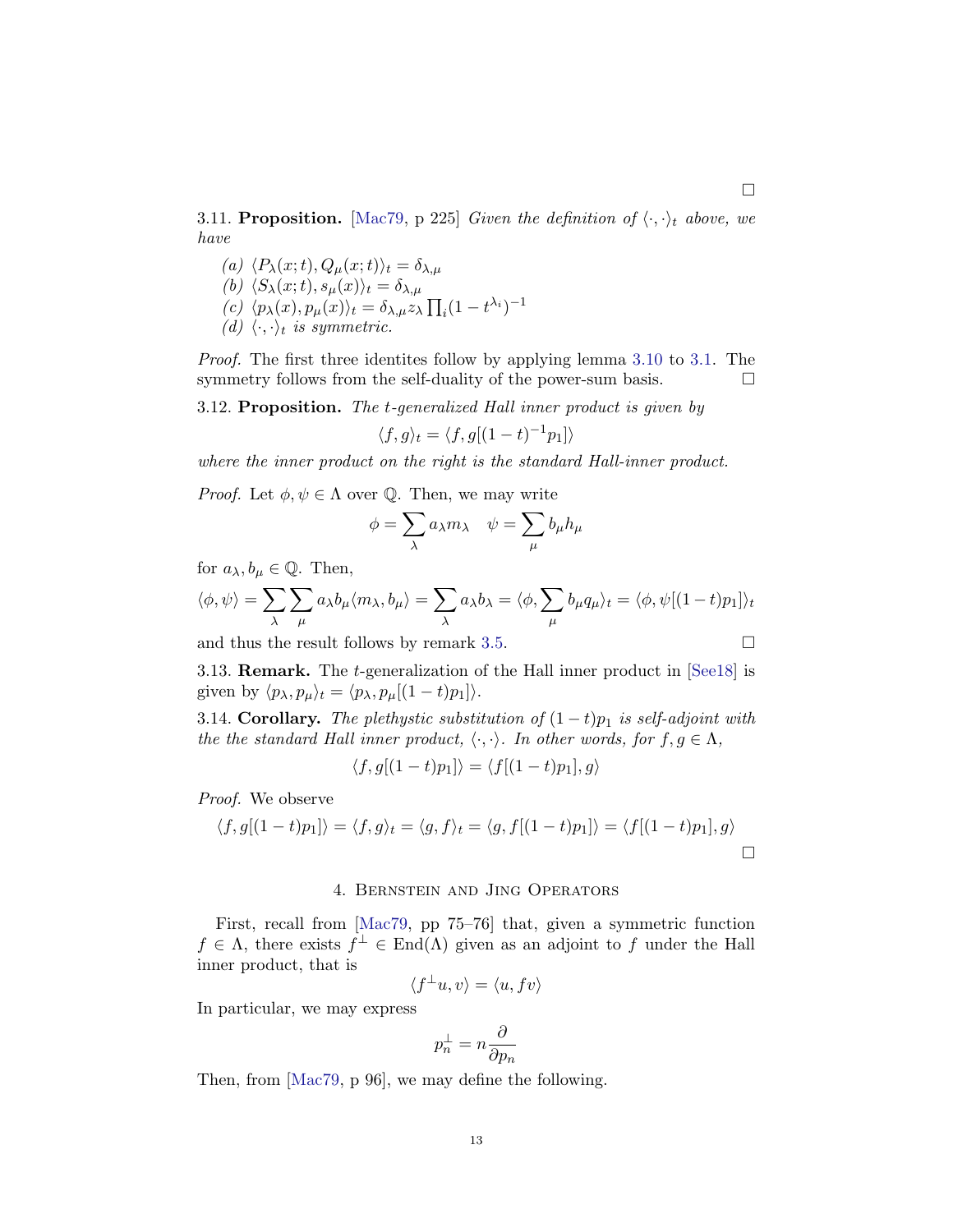4.1. Definition. The *Bernstein operators* on  $\Lambda$  are given by

$$
B_n := \sum_{i \ge 0} (-1)^i h_{n+i} e_i^{\perp}
$$

which are also encoded in the generating function

$$
B(t) = \sum_{n \in \mathbb{Z}} B_n t^n = H(t) E^{\perp}(-t^{-1}) = \exp\left(\sum_{k \ge 1} \frac{t^k}{k} p_k\right) \exp\left(-\sum_{k \ge 1} \frac{t^{-k}}{k} p_k^{\perp}\right) = \exp\left(\sum_{k \ge 1} \frac{t^k}{k} p_k\right) \exp\left(-\sum_{k \ge 1} t^{-k} \frac{\partial}{\partial p_k}\right)
$$

However, we can also rephrase the description using plethysm and the Cauchy kernel. Recall the Cauchy kernel

$$
\Omega(x, y) = \prod_{i, j \le 1} (1 - x_i y_i)^{-1}
$$

and let us set

$$
\Omega(x) := \prod_{i \le 1} (1 - x_i)^{-1}
$$

We may then we have

4.2. Proposition. Given  $f \in \Lambda$ , we have  $B(t)f(x) = f[p_1 - \frac{1}{t}]$  $\frac{1}{t}$ ] $\Omega(tx)$  and thus  $B_m f$  is the coefficient of the mth term.

4.3. **Theorem.** Given a Schur function  $s_{\lambda}$  with  $\lambda = (\lambda_1, \ldots, \lambda_{\ell}),$  if  $m \geq \lambda_1$ , then

$$
B_m s_\lambda = s_{m,\lambda} = s_{m,\lambda_1,\dots,\lambda_\ell}
$$

Proof. [\[Mac79\]](#page-14-0) gives a proof using his definition on page 96. Using the proposition above, we observe first that

$$
\Omega(tx) = \prod_{i} \frac{1}{1 - tx_i} = \sum_{i} \frac{1}{1 - tx_i} \prod_{j \neq i} \frac{1}{1 - \frac{x_j}{x_i}}
$$

via partial fraction expansion (similar to the proof of [1.5\)](#page-1-0). Next, we observe that the coefficient of  $t^m$  in  $f(t^{-1})(1 - tx)^{-1}$  is the coefficient of  $t^0$  in  $t^{-m}f(t^{-1})(1-tx)^{-1}$ , giving us  $x^{m}f(t^{-1})$ . Thus,

$$
Bs_{\lambda} = s_{\lambda}[p_1 - t^{-1}]\Omega(tx) = s_{\lambda}[p_1 - t^{-1}]\sum_{i} \frac{1}{1 - tx_i} \prod_{j \neq i} \frac{1}{1 - \frac{x_j}{x_i}}
$$

Thus, we get that  $\Box$  How did this

$$
B_m s_\lambda = \sum_i x_i^m \frac{s_\lambda [p_1 - x_i]}{\prod_{j \neq i} (1 - \frac{x_j}{x_i})}
$$

However,  $s_{\lambda}[p_1 - x_i]$  is simply evaluating  $s_{\lambda}$  in all the other variables, removing  $x_i$ . .

4.4. Definition. The *Jing operators*  $S^k(t)$  are defined by

$$
S^{k}(t)f(x) := f[p_{1} + (k-1)t^{-1}]\Omega(tx)
$$

where  $S_n^k(t)f(x)$  is the coefficient of  $t^n$  in  $S^k(t)f(x)$ .

14

happen?